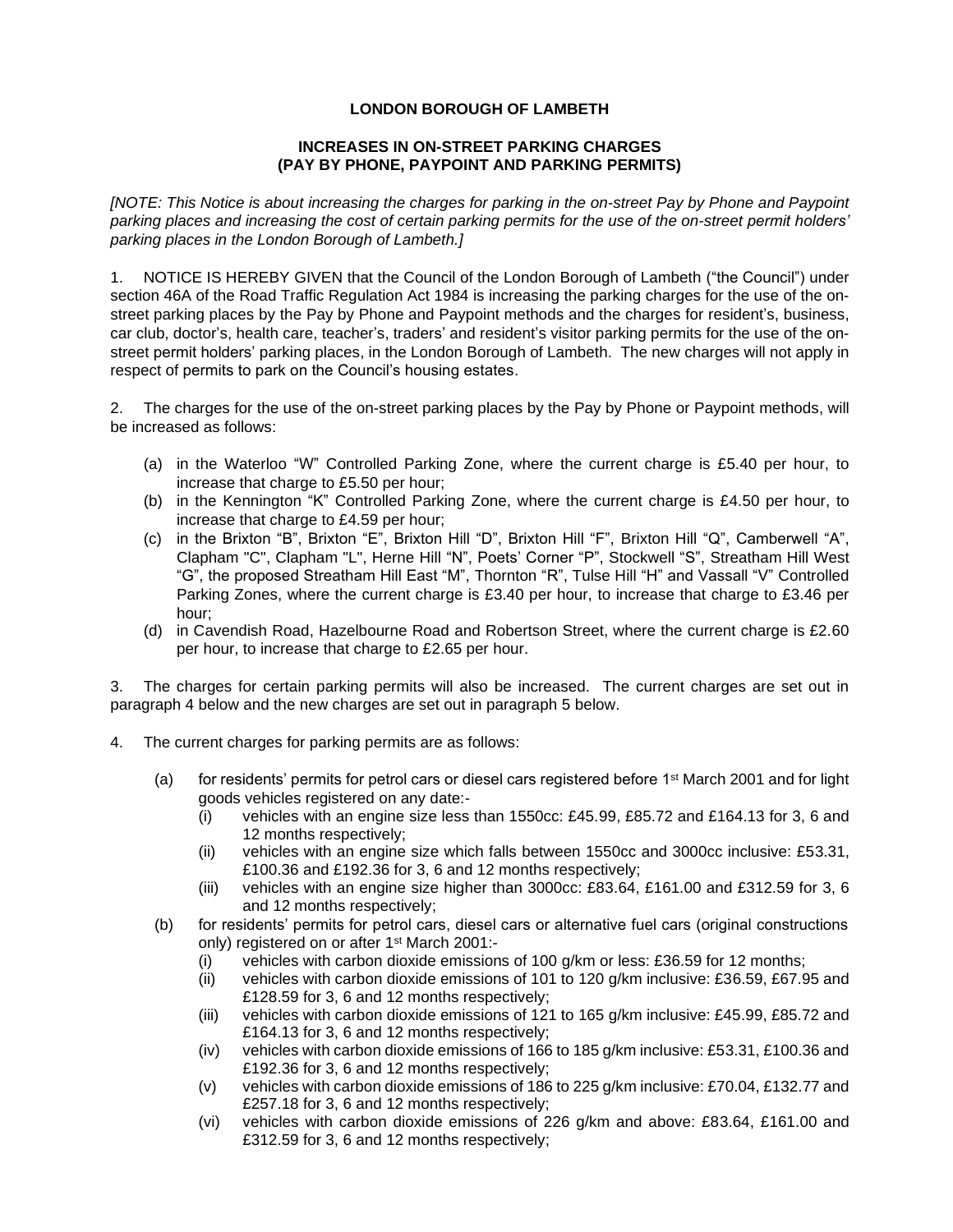*[Note: In addition, there is a surcharge for certain diesel vehicles, which is an additional £17.00, £24.00 and £40.00 per resident's permit for 3, 6 and 12 months respectively.]*

- (c) for resident's permits for motorcycles:- £19.85, £29.27 and £49.13 for 3, 6 and 12 months respectively;
- (d) for business permits (single zone) £645.12 for 12 months;
- (e) for business permits (all zones)  $£1,612.80$  for 12 months;
- (f) for standard car club permits:-  $£604.29$  for 12 months;
- (g) for doctor's permits:- £439.11 for 12 months;
- (h) for health care permits:- £109.77 for 12 months;
- (i) for teacher's permits:- £362.78 for 12 months;
- (i) for trader's permits:- (i)  $£20.91$  per day; or (ii)  $£99.32$  for a book of five one-day permits;
- (k) for resident's visitor permits (vouchers):- (i) £5.48 per day; or (ii) £24.04 for a book of five oneday permits.
- 5. The new charges for the above parking permits will be as follows:-
	- (a) for residents' permits for petrol cars or diesel cars registered before  $1<sup>st</sup>$  March 2001 and for light goods vehicles registered on any date:-
		- (i) vehicles with an engine size less than 1550cc: £46.86, £87.35 and £167.25 for 3, 6 and 12 months respectively;
		- (ii) vehicles with an engine size which falls between 1550cc and 3000cc inclusive: £54.32, £102.27 and £196.01 for 3, 6 and 12 months respectively;
		- (iii) vehicles with an engine size higher than 3000cc: £85.23, £164.06 and £318.53 for 3, 6 and 12 months respectively;
	- (b) for residents' permits for petrol cars, diesel cars or alternative fuel cars (original constructions only) registered on or after 1<sup>st</sup> March 2001:-
		- (i) vehicles with carbon dioxide emissions of 100 g/km or less: £37.29 for 12 months;
		- (ii) vehicles with carbon dioxide emissions of 101 to 120 g/km inclusive: £37.29, £69.24 and £131.03 for 3, 6 and 12 months respectively;
		- (iii) vehicles with carbon dioxide emissions of 121 to 165 g/km inclusive: £46.86, £87.35 and £167.25 for 3, 6 and 12 months respectively;
		- (iv) vehicles with carbon dioxide emissions of 166 to 185 g/km inclusive: £54.32, £102.27and £196.01 for 3, 6 and 12 months respectively;
		- (v) vehicles with carbon dioxide emissions of 186 to 225 g/km inclusive: £71.37, £135.29 and £262.07 for 3, 6 and 12 months respectively; and
		- (vi) vehicles with carbon dioxide emissions of 226 g/km and above: £85.23, £164.06 and £318.53 for 3, 6 and 12 months respectively;

*[Note: The new charges will not apply in relation to parking permits to park on the Council's housing estates and there will be no change to the diesel surcharge which is an additional £17.00, £24.00 and £40.00 per residents' permit for 3, 6 and 12 months respectively.]*

- (c) for resident's permits for motor cycles:- £20.23, £29.83 and £50.06 for 3, 6 and 12 months respectively;
- (d) for business permits (single zone):- £657.37 for 12 months;
- (e) for business permits (all zones):-  $£1,643.44$  for 12 months;
- (f) for standard car club permits:- $£615.77$  for 12 months (there will be no increase in the charge for "flexible" car club permits);
- (g) for doctor's permits:- $£447.45$  for 12 months;
- (h) for health care permits:-  $£111.86$  for 12 months;
- $(i)$  for teacher's permits:- £369.67 for 12 months;
- (j) for trader's permits:- (i)  $£21.31$  per day; or (ii)  $£101.21$  for a book of five one-day permits;
- (k) for resident's visitor permits (vouchers):- (i) £5.58 per day; or (ii) £24.50 for a book of five oneday permits.